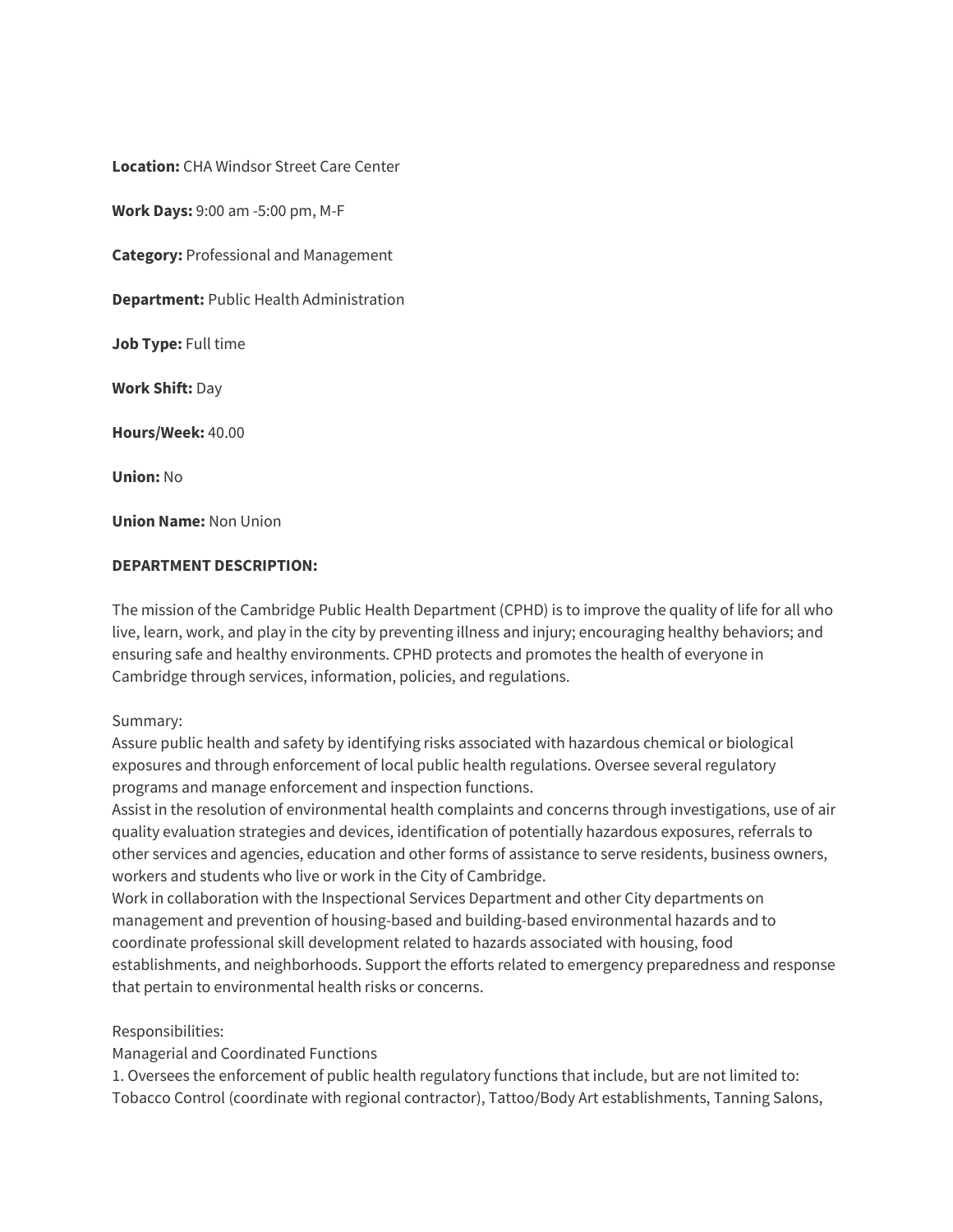Indoor Ice Skating Rinks, Bodywork Therapy practitioners, and Residential Beekeeping. Duties include environmental health inspections, issuance of licenses and permits, enforcing local and applicable state codes, performing data entry and maintenance of physical and electronic records.

2. Directly supervise all enforcement and instigative activities conducted by Environmental Division staff. 3. Manage and coordinate continuing education and in-service trainings for partner City agencies (e.g. sanitary/building inspectors and public works staff) on environmental health topics related to the departmental responsibilities. Topics will include asbestos and lead exposure prevention, hazmat exposure management and other environmental health topics.

4. Provides oversight to the City of Cambridge community sharps collection program. Duties include coordination with waste vendors, response to logistics issues, and identification of additional kiosk sites as identified by City and community partners.

5. Responsible for assessment and determination of services needed to protect residents through investigation of indoor air quality complaints in municipal, residential and commercial buildings. Some experience with air quality protocols and instrumentation (combustible gas meters, volatile organic chemical detectors (PID), particulate sampling instruments, anemometers, moisture meters, plain light microscopes). Ability to perform basic maintenance, calibration and recordkeeping for equipment as needed. Additional training on specific skills will be arranged as needed. Documentation of investigations and follow-up will be required.

6. Support department resilience and preparedness activities on safety, mitigation and risk evaluation topics. This work will include pandemic planning, climate resilience, and other topics requiring environmental health subject knowledge.

Public Response, Outreach and Educational Functions:

7. Respond to complaints and concerns about mosquito habitat and other standing water, distributing or posting public information on arboviruses, other vector-borne diseases, installing and maintaining public signage in coordination with other City departments. Some of this work may involve Community Corps members or students.

8. Support the Director to precept students (primarily graduate MS/MPH) in limited applied learning experiences and internships. This will require coordination of schedules and facilitation of field work (investigative, regulatory, educational).

9. Respond to public concerns about cyanobacteria (blue-green algae) on the Charles River. Distribute public information materials, install signage, interface with state agencies and other stakeholders. 10. Participate in community meetings on occasion (daytime and evening) to provide technical and public health information and assessment as needed. Topics may include pest control safety, indoor air quality, zoonotic and vector-borne risks, and other environmental health and hazardous exposure assessment concerns.

11. Participate in local, regional and national professional trainings, workshops and conferences to promote best practices and support workforce development.

12. Participate in and support CPHD research initiatives concerning air pollution, vector-borne disease, rodent and pest control, wastewater surveillance strategies, and other emerging topics. May involve collaboration with outside academic, community-based or regulatory partners.

Consulting and Technical Guidance to Partner Agencies

13. Support other City of Cambridge agencies and departments when environmental health or risk assessment skills are required or requested. Most frequent agency partners include Inspectional Services Department (ISD), Department of Public Works (DPW), Community Development Department (CDD), Water Department. The Public Health role will include technical assistance and representation of the department